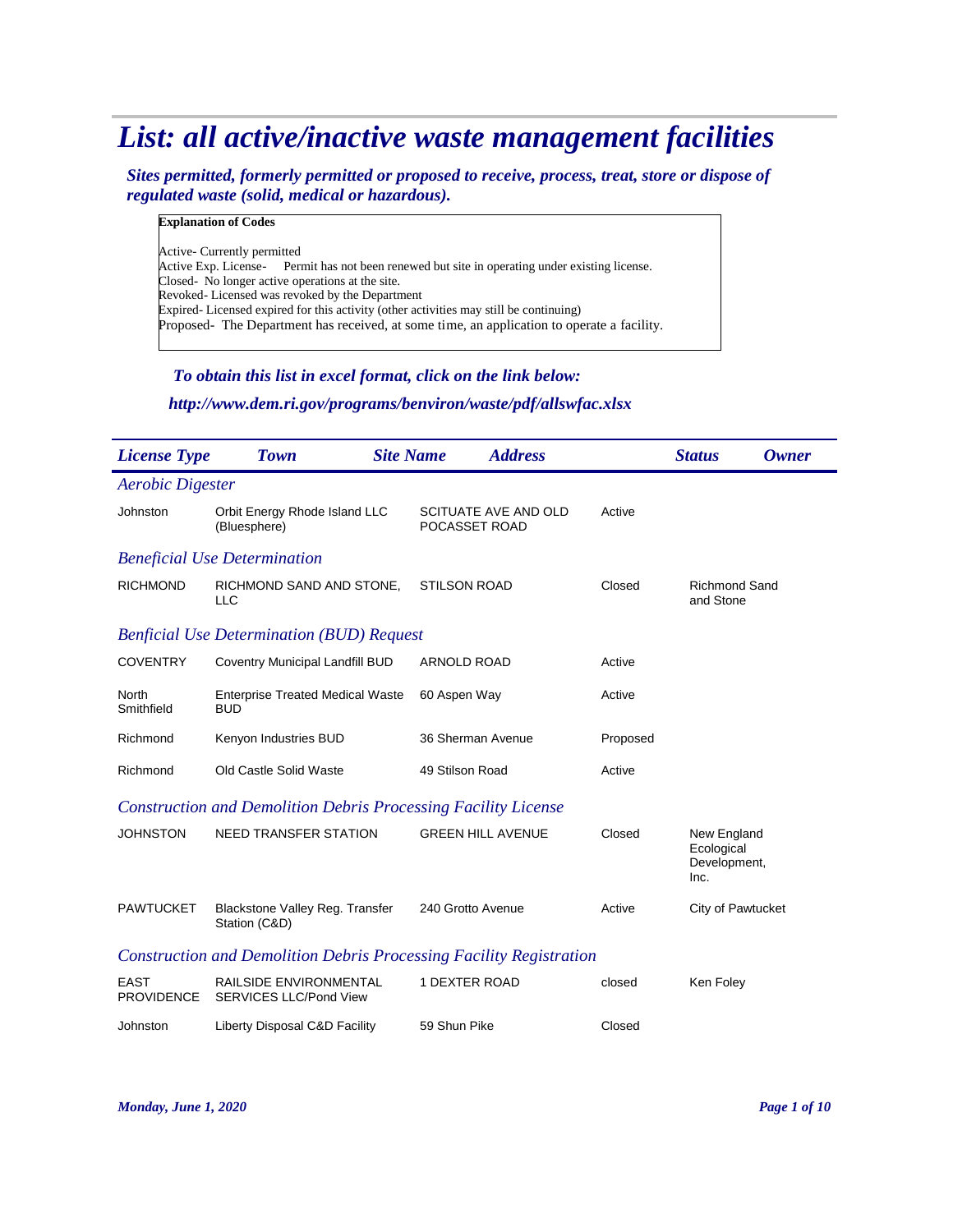| <b>License Type</b>              | <b>Site Name</b><br><b>Town</b>                                               | <b>Address</b>             |          | <b>Status</b><br><b>Owner</b>          |
|----------------------------------|-------------------------------------------------------------------------------|----------------------------|----------|----------------------------------------|
| <b>PROVIDENCE</b>                | <b>COASTAL RECYCLING</b>                                                      | <b>471 ALLENS AVENUE</b>   | Closed   |                                        |
| <b>WARWICK</b>                   | <b>WASTE MANAGEMENT</b><br>WARWICK                                            | 65 O'KEEFE LANE            | Closed   | Waste<br>Management,<br>Inc.           |
|                                  | <b>Construction and Demolition Debris Processing License</b>                  |                            |          |                                        |
| <b>COVENTRY</b>                  | <b>GLOBAL WASTE RECYCLING C</b><br>& D FACILITY                               | <b>COLVINTOWN ROAD</b>     | Closed   | Global Waste<br>Recycling Inc.         |
| <b>EAST</b><br><b>PROVIDENCE</b> | <b>TLA-Pond View LLC</b>                                                      | 1 DEXTER ROAD              | Closed   | Ken Foley                              |
| JOHNSTON                         | Waste Connections Inc. (formerly<br>J.R. Vinagro)                             | 116 SHUN PIKE              | Active   | J.R. Vinagro                           |
| <b>Emergency RCRA Permit</b>     |                                                                               |                            |          |                                        |
|                                  | <b>NUWC</b>                                                                   | <b>Misc Locations</b>      | Closed   |                                        |
|                                  | Hazardous Waste Emergency Treatment Permit                                    |                            |          |                                        |
| Pawtucket                        | Zoll Pawtucket Emergency RCRA<br>permit                                       | 525 Narragansett Park Dr.  | Closed   |                                        |
|                                  | Hazardous Waste Transfer Facility Authorization                               |                            |          |                                        |
| <b>CRANSTON</b>                  | AIM                                                                           | 25 Kenney Drive            | Active   |                                        |
| CUMBERLAN<br>D                   | N.E. ENVIRONMENTAL<br>SERVICES, INC. - Cumberland                             | 20 INDUSTRIAL ROAD         | Closed   | ΝE<br>Environmental<br>Services, Inc.  |
| Cumberland                       | STERICYCLE CUMBERLAND RD. 846 Cumberland Hill Road<br><b>TRANSFER STATION</b> |                            | Active   | Stericycle                             |
| <b>JOHNSTON</b>                  | UNITED TRANSFER STATION                                                       | <b>280 SCITUATE AVENUE</b> | Closed   | United Oil<br>Recovery, Inc.           |
| <b>LINCOLN</b>                   | WESTERN OIL- LINCOLN                                                          | 1 DUCHESS WAY              | Active   | Western Oil                            |
| <b>NORTH</b><br>SMITHFIELD       | N&D TRANSPORTATION                                                            | 100 INDUSTRIAL DRIVE       | Active   |                                        |
| Providence                       | <b>EQ NORTHEAST</b>                                                           | 200 Swan Street            | Active   | <b>EQ Northeast</b>                    |
| <b>PROVIDENCE</b>                | <b>WESTERN OIL INC.-Providence</b>                                            | 389 CHARLES STREET         | Closed   | Western Oil, Inc.                      |
| <b>SMITHFIELD</b>                | N.E. ENVIRONMENTAL<br>SERVICES, INC.                                          | 339-A FARNUM PIKE          | Closed   | N E<br>Environmental<br>Services, Inc. |
| Woonsocket                       | <b>ACV Enviro Temporary Hazardous</b><br><b>Waste Transfer Station</b>        |                            | Proposed | All state Power<br>Vac                 |
|                                  | Hazardous Waste TSD Facility Permit                                           |                            |          |                                        |
| <b>CRANSTON</b>                  | Safety-Kleen Systems Inc.                                                     | 167 MILL ST.               | Active   | <b>Clean Harbors</b>                   |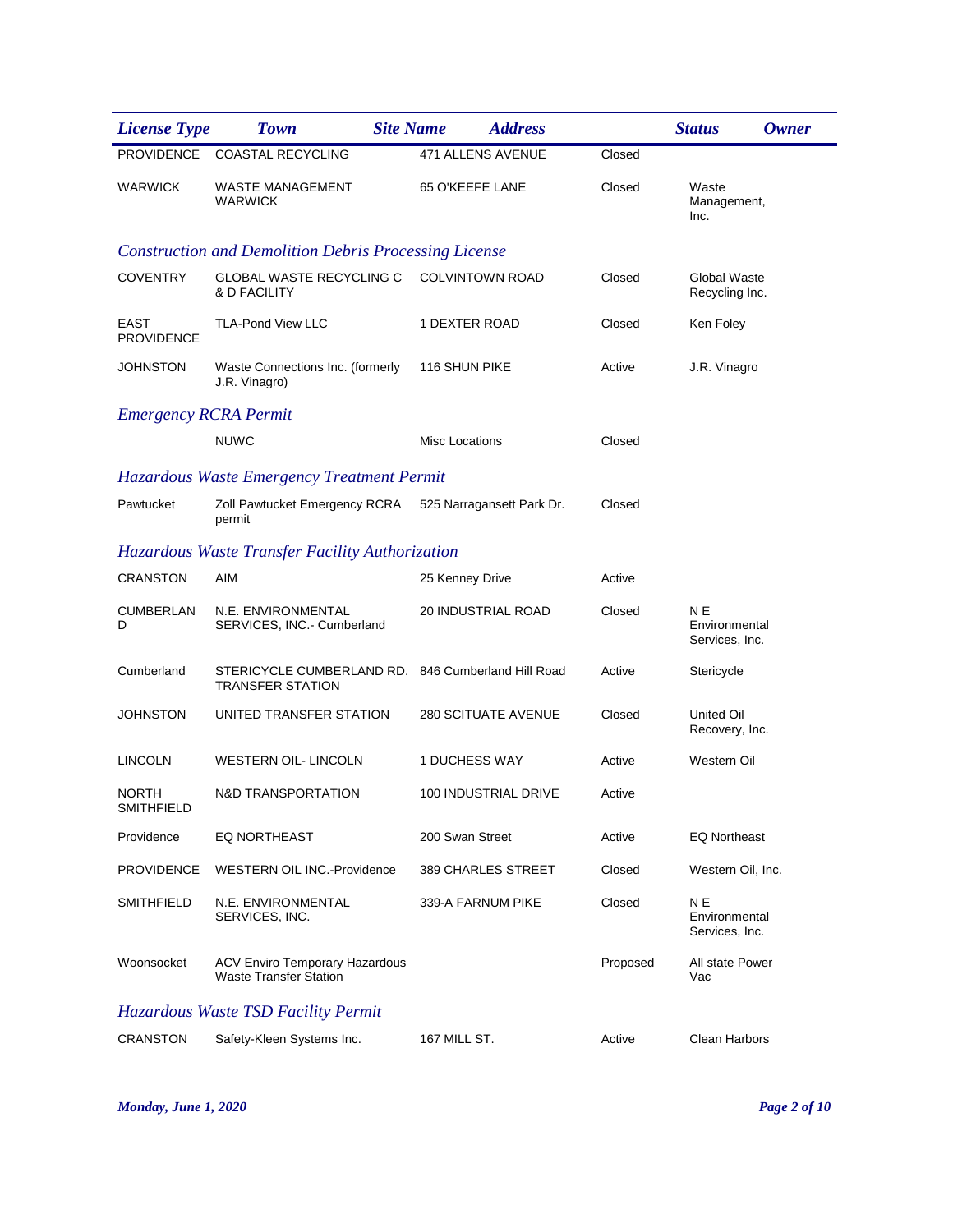| <b>License Type</b>             | <b>Town</b>                                             | <b>Site Name</b> | <b>Address</b>          |        | <b>Status</b>                         | Owner |
|---------------------------------|---------------------------------------------------------|------------------|-------------------------|--------|---------------------------------------|-------|
|                                 | PROVIDENCE Northland Environmental, LLC                 |                  | 252-275 ALLENS AVENUE   | Active | <b>Philip Services</b><br>Corporation |       |
| <b>WARWICK</b>                  | 21st CENTURY EMI                                        |                  | 25 Graystone Street     | Closed | <b>Philip Services</b><br>Corporation |       |
|                                 | <b>Inactive Solid Waste Landfill or Unlicensed Dump</b> |                  |                         |        |                                       |       |
|                                 | BARRINGTON BARRINGTON LANDFILL #1                       |                  | PRINCESS HILL AVENUE    | Closed |                                       |       |
| <b>BARRINGTON</b>               | <b>BARRINGTON LANDFILL #2</b>                           |                  | PRINCESS HILL AVENUE    | Closed |                                       |       |
| BARRINGTON                      | <b>BARRINGTON LANDFILL #3</b>                           |                  | <b>UPLAND WAY</b>       | Closed |                                       |       |
| BARRINGTON                      | <b>BARRINGTON LANDFILL #4</b>                           |                  | UPLAND WAY              | Closed |                                       |       |
| <b>BRISTOL</b>                  | <b>BRISTOL LANDFILL</b>                                 |                  | <b>MINTURN ROAD</b>     | Closed |                                       |       |
| <b>BRISTOL</b>                  | Perry/Wood Street Dump                                  | <b>STREETS</b>   | PERRY AND WOOD          | Closed |                                       |       |
| <b>BURRILLVILL</b><br>Е         | <b>BURRILLVILLE LANDFILL #1</b>                         |                  | POLE 32 WHIPPLE AVENUE  | Closed |                                       |       |
| <b>BURRILLVILL</b><br>Е         | <b>BURRILLVILLE LANDFILL #2</b>                         |                  | NEW ROUTE 102           | Closed |                                       |       |
| <b>CHARLESTO</b><br>WN          | Charlestown Landfill                                    |                  | SAND HILL ROAD          | Closed |                                       |       |
| <b>CHARLESTO</b><br>WN          | CHARLESTOWN LANDFILL                                    |                  | SAND HILL ROAD          | Closed | Town of<br>Charlestown                |       |
| <b>CHARLESTO</b><br>WN          | Narrow Lane Landfill                                    |                  | NARROW LANE             | Closed |                                       |       |
| <b>COVENTRY</b>                 | ARKWRIGHT INC. DUMPSITE                                 |                  | OFF MAIN STREET         | Closed |                                       |       |
| <b>COVENTRY</b>                 | Coventry Municipal Landfill                             |                  | ARNOLD ROAD             | Closed |                                       |       |
| <b>CRANSTON</b>                 | <b>Cranston Sanitary Landfill</b>                       |                  | PONTIAC AVENUE          | Closed |                                       |       |
| D                               | CUMBERLAN Cumberland Municipal Landfill                 |                  | <b>ALBION ROAD</b>      | Closed |                                       |       |
| EAST<br><b>GREENWICH</b>        | East Greewich Landfill                                  |                  | ROCKY HOLLOW ROAD       | Closed |                                       |       |
| EAST<br><b>GREENWICH</b>        | Macera (Steve) Landfill                                 |                  | <b>CARR'S POND ROAD</b> | Closed |                                       |       |
| <b>EAST</b><br><b>GREENWICH</b> | Rocky Hill Disposal Area                                |                  | 1210 DIVISION ROAD      | Closed |                                       |       |
| EAST<br><b>PROVIDENCE</b>       | Cook's Landfill                                         |                  | <b>DEY STREET</b>       | Closed |                                       |       |
| EAST<br><b>PROVIDENCE</b>       | <b>Forbes Street Landfill</b>                           |                  | <b>Forbes Street</b>    | Closed |                                       |       |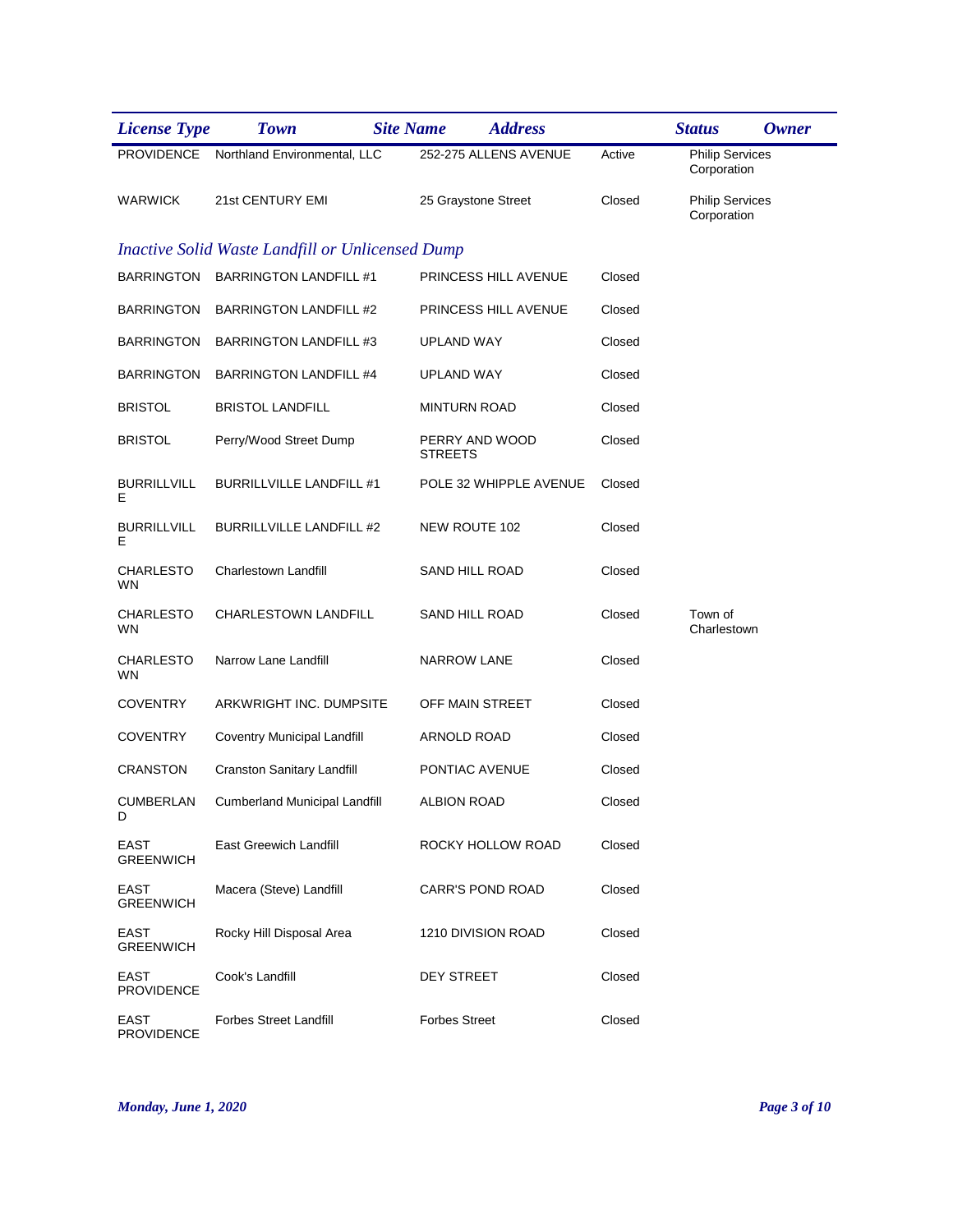| <b>License Type</b>              | <b>Town</b><br><b>Site Name</b>                         |                     | <b>Address</b>             |        | <b>Status</b> | Owner |
|----------------------------------|---------------------------------------------------------|---------------------|----------------------------|--------|---------------|-------|
| <b>EAST</b><br><b>PROVIDENCE</b> | Greenwood Avenue Disposal Area GREENWOOD AVE            |                     |                            | Closed |               |       |
| <b>EAST</b><br><b>PROVIDENCE</b> | Kent Heights Landfill                                   | <b>CLYDE AVENUE</b> |                            | Closed |               |       |
| EXETER                           | Exeter Landfill #1                                      | ROUTE 102           |                            | Closed |               |       |
| <b>EXETER</b>                    | Exeter Landfill #2                                      | ROUTE 102           |                            | Closed |               |       |
| EXETER                           | Exeter Town Dump                                        | AND RTE 10          | NOOSENECHK HILL ROAD       | Closed |               |       |
| <b>FOSTER</b>                    | <b>Foster Town Landfill</b>                             |                     | <b>SALISBURY ROAD</b>      | Closed |               |       |
| <b>GLOCESTER</b>                 | Glocester Town Landfill                                 |                     | CHESTNUT HILL ROAD         | Closed |               |       |
| Hopkinton                        | Hopkinton Dumpsite / Bowley<br>Property                 |                     | 350 Woodville Alton Road   | Closed |               |       |
| <b>HOPKINTON</b>                 | Hopkinton Landfill                                      |                     | <b>STUBTOWN ROAD</b>       | Closed |               |       |
| <b>JAMESTOWN</b>                 | Jamestown Landfill                                      | <b>NORTH ROAD</b>   |                            | Closed |               |       |
| <b>JOHNSTON</b>                  | Cece-Macera Landfill                                    |                     | PLAINFIELD PIKE            | Closed |               |       |
| <b>JOHNSTON</b>                  | Hi-Lo Cipriano Dump                                     |                     | HARTFORD AVENUE            | Closed |               |       |
| <b>JOHNSTON</b>                  | Macera (Anthony) Landfill                               |                     | <b>290 SCITUATE AVENUE</b> | Closed |               |       |
| Johnston                         | NEED/American Diposal/L.<br>Vinagro Dump                |                     | Green Hill Avenue          | Closed | Louis Vinagro |       |
| <b>JOHNSTON</b>                  | Tucker's Industrial Disposal Area                       |                     | <b>GREENVILLE AVENUE</b>   | Closed |               |       |
| <b>JOHNSTON</b>                  | Vinagro J. Landfill                                     | 59 SHUN PIKE        |                            | Closed |               |       |
| <b>JOHNSTON</b>                  | Vinagro L. Landfill<br>NEED/American Diposal/L. Vinagro |                     | <b>GREEN HILL ROAD</b>     | Closed |               |       |
| <b>LINCOLN</b>                   | <b>Central Falls Dumpsite</b>                           | LONDALE AVE.        |                            | Closed |               |       |
| <b>LINCOLN</b>                   | Dupraw Dump                                             |                     | <b>LIMEROCK ROAD</b>       | Closed |               |       |
| <b>LINCOLN</b>                   | Elm Tree Dump                                           |                     | NEW ENGLAND WAY            | Closed |               |       |
| <b>LINCOLN</b>                   | Lonsdale Narrows Dump                                   |                     | LONDSDALE AVENUE           | Closed |               |       |
| LITTLE<br><b>COMPTON</b>         | Little Compton Town Dump                                |                     | <b>COLD BROOK ROAD</b>     | Closed |               |       |
| <b>MIDDLETOWN</b>                | Sachuest Point Landfill                                 |                     | SACHUEST POINT ROAD        | Closed |               |       |
| <b>NEW</b><br><b>SHOREHAM</b>    | New Shoreham Town Landfill                              |                     | <b>WEST BEACH ROAD</b>     | Closed |               |       |
| <b>NEWPORT</b>                   | Newport City Dump                                       |                     | ADMIRAL KALBFUS ROAD       | Closed |               |       |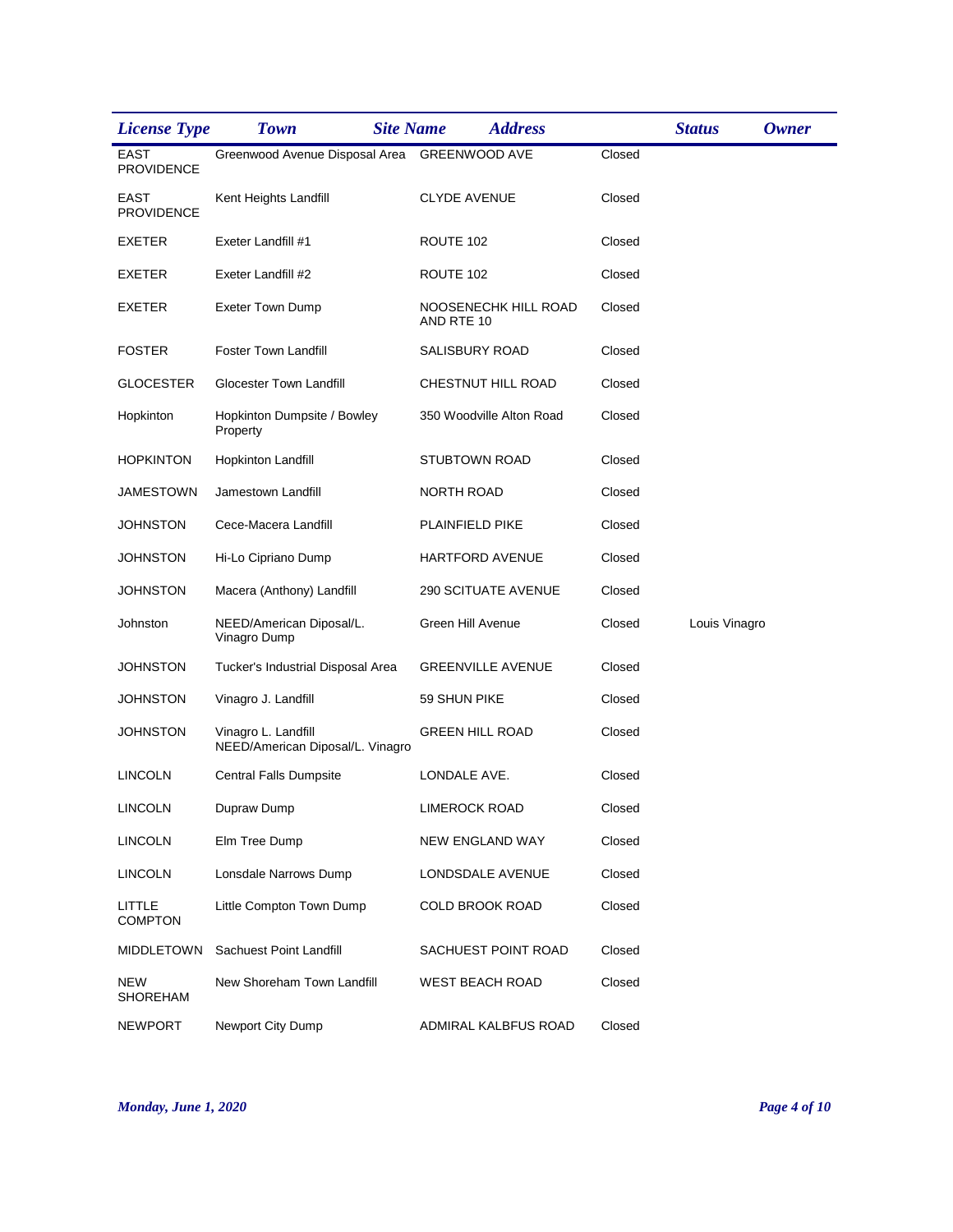| <b>License Type</b>               | <b>Town</b>                     | <b>Site Name</b><br><b>Address</b> |        | <b>Status</b>                | <b>Owner</b> |
|-----------------------------------|---------------------------------|------------------------------------|--------|------------------------------|--------------|
| <b>NORTH</b><br><b>KINGSTOWN</b>  | HOMETOWN PROPERTIES<br>LANDFILL | <b>EXETER ROAD</b>                 | Closed | Hometown<br>Properties, Inc. |              |
| <b>NORTH</b><br>KINGSTOWN         | Hometown Property Landfill      | DRY BRIDGE ROAD                    | Closed |                              |              |
| <b>NORTH</b><br><b>KINGSTOWN</b>  | North Kingstown Landfill #1     | HAMILTON-ALLENTON ROAD Closed      |        |                              |              |
| <b>NORTH</b><br><b>KINGSTOWN</b>  | North Kingstown Landfill #2     | OAK HILL ROAD                      | Closed |                              |              |
| <b>NORTH</b><br><b>PROVIDENCE</b> | North Providence Landfill       | SMITHFIELD ROAD                    | Closed |                              |              |
| <b>PAWTUCKET</b>                  | Pawtucket Incinerator Residue   | OFF SMITHFIELD AVE                 | Closed |                              |              |
| PORTSMOUT<br>н                    | Portsmouth Town Dump            | PARK AVENUE                        | Closed |                              |              |
| <b>PROVIDENCE</b>                 | Field's Point City Dump         | HARBORSIDE BOULEVARD               | Closed |                              |              |
| <b>PROVIDENCE</b>                 | Gorham Textron Dump - School    | ADELAIDE AVENUE                    | Closed |                              |              |
| <b>PROVIDENCE</b>                 | <b>Manton Avenue Landfill</b>   | 999 MANTON AVENUE                  | Closed |                              |              |
| <b>RICHMOND</b>                   | <b>BEAVER RIVER DUMP</b>        | NORTH SHANNOCK HILL<br><b>ROAD</b> | Closed |                              |              |
| <b>RICHMOND</b>                   | Pine Hill Road Dump             | PINE HILL ROAD                     | Closed |                              |              |
| <b>RICHMOND</b>                   | Richmond Town Landfill          | 51 BUTTONWOODS ROAD                | Closed |                              |              |
| <b>SCITUATE</b>                   | Hope Town Dump                  | HOPE FURNACE ROAD                  | Closed |                              |              |
| <b>SCITUATE</b>                   | North Scituate Town Dump        | DANIELSON PIKE                     | Closed |                              |              |
| <b>SCITUATE</b>                   | Scituate Town Landfill          | WASHINGTON HIGHWAY                 | Closed |                              |              |
| <b>SMITHFIELD</b>                 | Smithfield Town Landfill        | <b>RIDGE ROAD</b>                  | Closed |                              |              |
| <b>TIVERTON</b>                   | Firestone (Simpson) Landfill    | <b>BRAYTON ROAD</b>                | Closed |                              |              |
| <b>TIVERTON</b>                   | Tiverton Town Dump              | <b>BULGAR MARSH ROAD</b>           | Closed |                              |              |
| <b>WARREN</b>                     | Cole Schoolhouse Road Dump      | COLE SCHOOL ROAD                   | Closed |                              |              |
| WARREN                            | Jamiel Park Landfill            | <b>MARKET STREET</b>               | Closed |                              |              |
| WARREN                            | Warren Town Landfill            | <b>BIRCH SWAMP ROAD</b>            | Closed |                              |              |
| <b>WARWICK</b>                    | Pontiac Mills Dumpsite          |                                    | Closed |                              |              |
| <b>WARWICK</b>                    | Truk-Away Landfill              | <b>INDUSTRIAL DRIVE</b>            | Closed |                              |              |
| <b>WARWICK</b>                    | <b>Warwick City Dump</b>        | <b>SANDY LANE</b>                  | Closed |                              |              |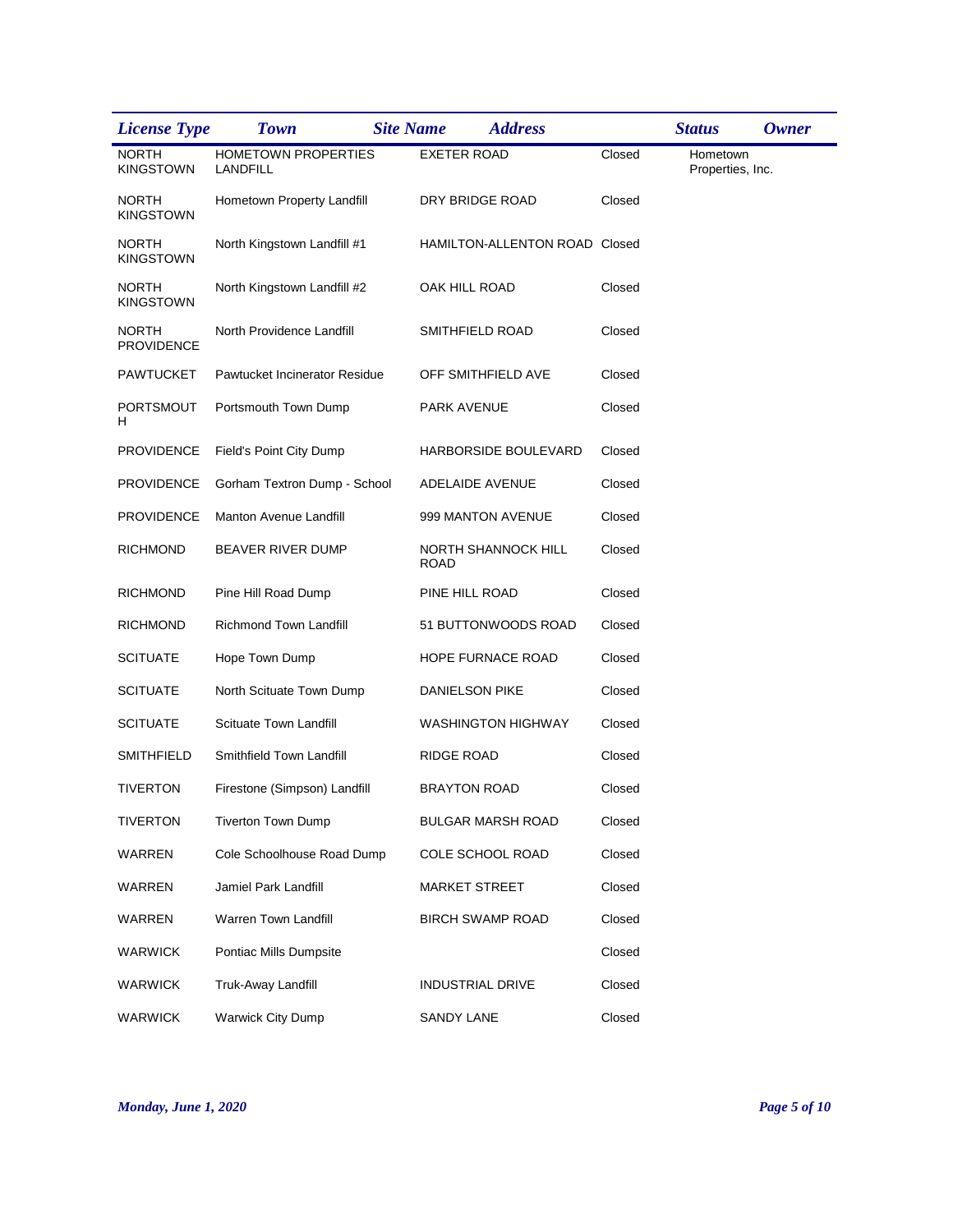| <b>License Type</b>               | <b>Site Name</b><br><b>Town</b>                         | <b>Address</b>                                 |        | <b>Status</b>                                       | <b>Owner</b> |
|-----------------------------------|---------------------------------------------------------|------------------------------------------------|--------|-----------------------------------------------------|--------------|
| <b>WEST</b><br><b>GREENWICH</b>   | Division Road Town Dump                                 | Pole 292-294 Division Road                     | Closed |                                                     |              |
| WEST<br><b>GREENWICH</b>          | WEST GREENWICH TOWN<br>LANDFILL                         | <b>BATES TRAIL</b>                             | Closed |                                                     |              |
| WEST<br>WARWICK                   | <b>WEST WARWICK TOWN</b><br>LANDFILL                    | <b>HAY STREET</b>                              | Closed |                                                     |              |
| WESTERLY                          | <b>Westerly Landfill</b>                                | OAK STREET                                     | Closed |                                                     |              |
| WOONSOCKE<br>т                    | Woosocket Landfill                                      | DAVISON ROAD                                   | Closed |                                                     |              |
|                                   | Leaf and Yard Waste Composting Facility Registration    |                                                |        |                                                     |              |
| <b>BARRINGTON</b>                 | <b>BARRINGTON COMPOST</b><br><b>FACILITY</b>            | Wampanoag Trail                                | Active | Town of<br>Barrington                               |              |
| <b>BURRILLVILL</b><br>Е.          | <b>BURRILLVILLE COMPOST</b><br><b>FACILITY</b>          | <b>WHIPPLE AVENUE</b>                          | Active | Town of<br><b>Burrillville</b>                      |              |
| <b>CHARLESTO</b><br>WN            | <b>CHARLESTOWN COMPOST</b><br><b>FACILITY</b>           | SAND HILL ROAD                                 | Active | Town of<br>Charlestown                              |              |
| CUMBERLAN<br>D                    | Pascale Compost Facility                                | 17 OLD MENDON ROAD                             | Active | Pascale<br>Landscape<br>Construction, Inc.          |              |
| EAST<br><b>PROVIDENCE</b>         | <b>EAST PROVIDENCE COMPOST</b><br><b>FACILITY</b>       | <b>FORBES STREET</b>                           | Active | City of East<br>Providence                          |              |
| JAMESTOWN                         | <b>JAMESTOWN COMPOST</b><br><b>FACILITY</b>             | <b>NORTH ROAD</b>                              | Active | Town of<br>Jamestown                                |              |
| JOHNSTON                          | LAKEVIEW FARM, INC.<br><b>COMPOSTING FACILITY</b>       | 2208 PLAINFIELD PIKE                           | Closed | Lakeview Farm,<br>Inc.                              |              |
| <b>JOHNSTON</b>                   | NEED TRANSFER STATION                                   | <b>GREEN HILL AVENUE</b>                       | Closed | New England<br>Ecological<br>Development,<br>Inc.   |              |
| <b>JOHNSTON</b>                   | RI Resource Recovery Corp.<br>Composting Area           | 65 SHUN PIKE                                   | Active | Rhode Island<br>Resource<br>Recovery<br>Corporation |              |
| <b>NORTH</b><br><b>KINGSTOWN</b>  | NORTH KINGSTOWN COMPOST<br><b>FACILITY</b>              | 345 DEVIL'S FOOT<br><b>ROAD/COMPASS CIRCLE</b> | Active | Town of North<br>Kingstown                          |              |
| <b>NORTH</b><br><b>PROVIDENCE</b> | North Providence Compost Site                           | SMITHFIELD RD                                  | Active | CITY OF NP                                          |              |
| <b>NORTH</b><br><b>SMITHFIELD</b> | DICENZO CONSTRUCTION CO.,<br><b>COMPOSTING FACILITY</b> | DOUGLAS PIKE -PLAT 19,<br>LOT <sub>3</sub>     | Closed | DiCenzo<br>Construction<br>Company, Inc.            |              |
| <b>NORTH</b><br><b>SMITHFIELD</b> | SMART TECHNOLOGIES<br>COMPOST & RECYCLING FAC.          | <b>22 CHRISTIANSEN DRIVE</b>                   | Closed | Smart<br>Technologies,<br>Inc.                      |              |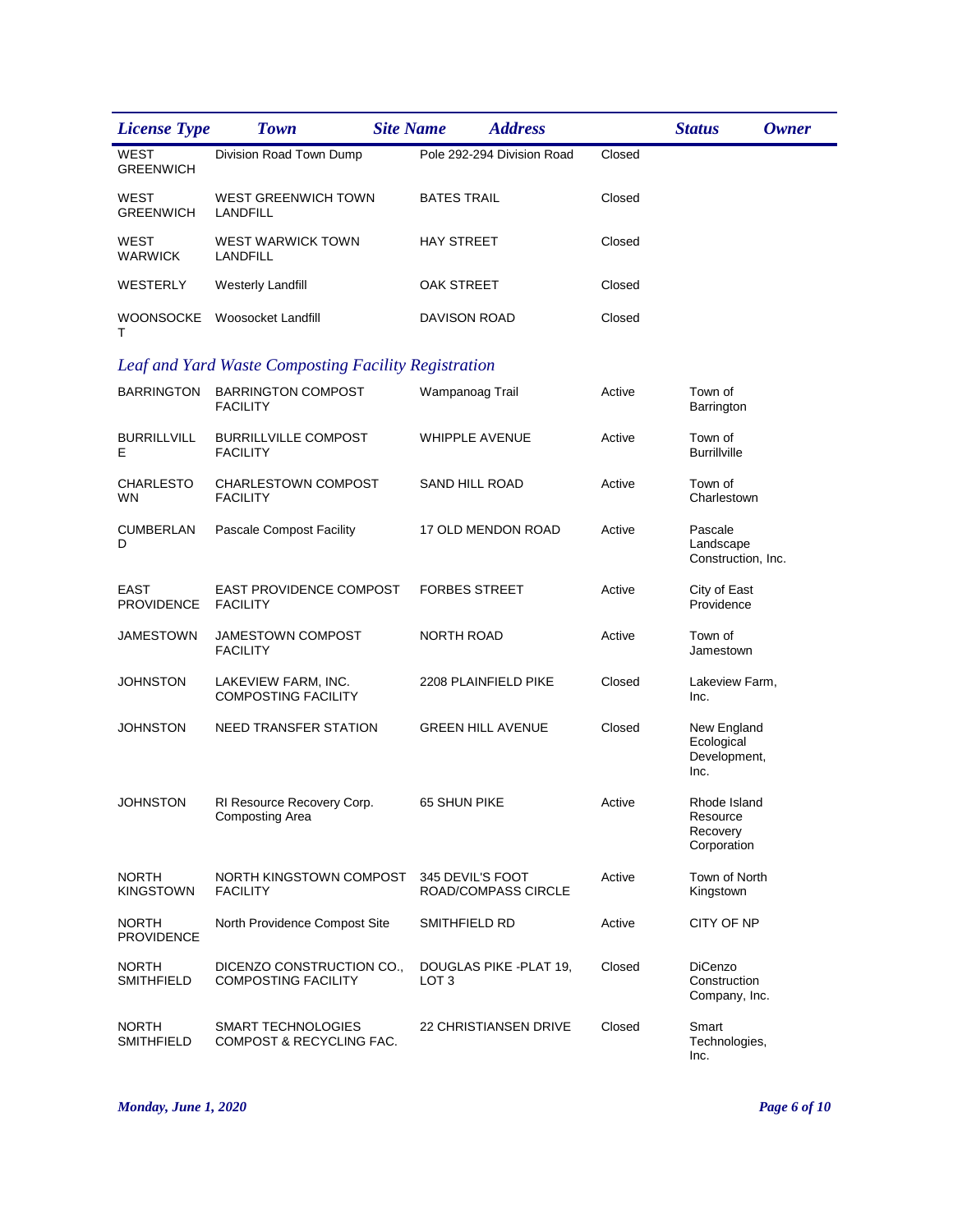| <b>License Type</b> | <b>Site Name</b><br><b>Town</b>                                             | <b>Address</b>               |        | <b>Status</b>                                                | <b>Owner</b> |
|---------------------|-----------------------------------------------------------------------------|------------------------------|--------|--------------------------------------------------------------|--------------|
| Pawtucket           | <b>Pawtucket Compost Facility</b>                                           | 240 Grotto Avenue            | Active |                                                              |              |
| <b>PAWTUCKET</b>    | PAWTUCKET COMPOST<br><b>FACILITY</b>                                        | 240 GROTTO AVENUE            | Other  | City of Pawtucket                                            |              |
| <b>PROVIDENCE</b>   | <b>DONNIGAN PARK LLC</b>                                                    | 100 AMHERST STREET           | Active |                                                              |              |
| Providence          | <b>Gloor Composting</b>                                                     | 174 Gibson Ave.              | Active | Adam Gloor                                                   |              |
| <b>PROVIDENCE</b>   | <b>SWAN POINT CEMETARY</b>                                                  | 535 BLACKSTONE BLVD          | Active | Swan Point<br>Cemetary                                       |              |
| Smithfield          | <b>Smithfield Municipal Compost</b><br>Facility                             | 5 Spragueville Rd.           | Active | Town of<br>Smithfield                                        |              |
| SMITHFIELD          | SMITHFIELD PEAT COMPOST<br><b>FACILITY</b>                                  | 295 WASHINGTON HIGHWAY Other |        | Smithfield Peat<br>Company, Inc.                             |              |
| Tiverton            | Demello Home and Site Leaf and<br><b>Yard Waste</b>                         | 1041 Old Stafford Road       | Active | Mark Demello                                                 |              |
| <b>TIVERTON</b>     | SITE-READY MATERIALS +<br><b>RECYCLING</b>                                  | 322 EAGLEVILLE ROAD          | Active | <b>Pleasant Realty</b><br>Sales &<br>construction, I<br>nc., |              |
| WARREN              | <b>WARREN COMPOST FACILITY</b>                                              | 21 BIRCH SWAMP ROAD          | Active | Town of Warren                                               |              |
| <b>WARWICK</b>      | <b>WARWICK COMPOST FACILITY</b><br>& MRF                                    | <b>RANGE ROAD</b>            | Active | City of Warwick                                              |              |
|                     | <b>Medical Waste Transfer Station Authorization</b>                         |                              |        |                                                              |              |
| <b>CRANSTON</b>     | <b>WASTE MANAGEMENT</b><br><b>CRANSTON MEDICAL WASTE</b><br><b>TRANSFER</b> | <b>1688 PONTIAC AVENUE</b>   | Active | Waste<br>Management,<br>Inc.                                 |              |
| Lincoln             | Future Healthcare Systems NE Inc. 65 Industrial Circle                      |                              | Active |                                                              |              |
| <b>LINCOLN</b>      | <b>TRIUMVIRATE</b><br>ENVIRONMENTAL INC.                                    | 9 POWDER HILL ROAD           | Closed | TRIUMVIRATE<br><b>ENVIRONMENT</b><br>AL INC.                 |              |
|                     | <b>Medical Waste Treatment Facility Permit</b>                              |                              |        |                                                              |              |
| Providence          | RI HOSPITAL LIFESPAN<br><b>AFFILIATE</b>                                    | 593 Eddy St.                 | Active |                                                              |              |
| Woonsocket          | STERICYCLE INC.                                                             | 369 Park East Drive          | Active | Stericycle                                                   |              |
| <b>Other</b>        |                                                                             |                              |        |                                                              |              |
| <b>MISC</b>         | Septage waste transporters                                                  | MISC.                        | Active | <b>MISC</b>                                                  |              |
|                     | <b>Petroleum Contaminated Soil Processing License</b>                       |                              |        |                                                              |              |
| WARWICK             | D'AMBRA CONSTRUCTION CO.<br><b>SOIL PROCESSING</b>                          | 800 JEFFERSON BLVD           | Closed | D'Ambra<br>Construction<br>Company                           |              |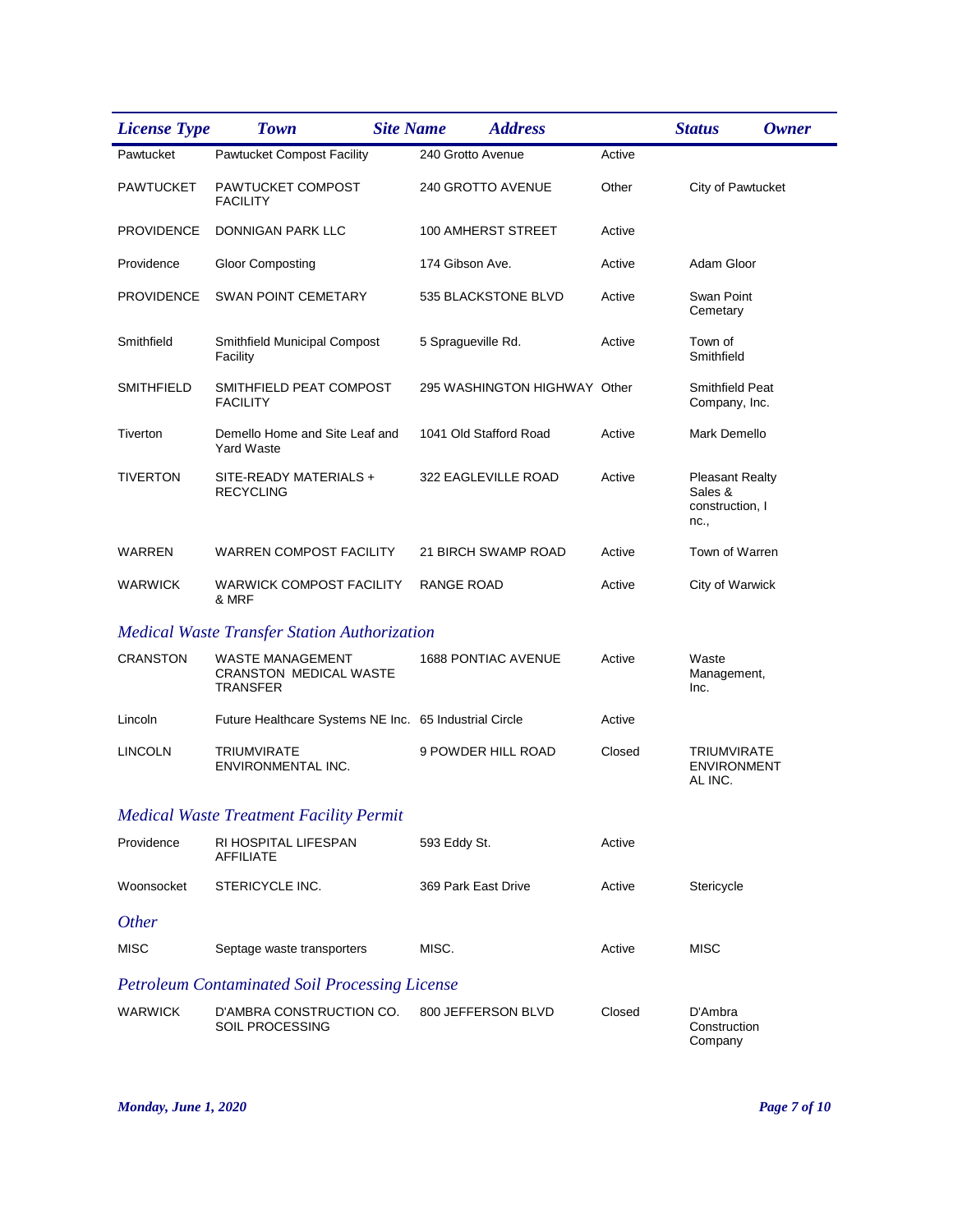| <b>License Type</b>       | <b>Site Name</b><br><b>Town</b>                                | <b>Address</b>       |          | <b>Status</b>                                         | <b>Owner</b> |
|---------------------------|----------------------------------------------------------------|----------------------|----------|-------------------------------------------------------|--------------|
|                           | <b>Putrescible Waste Composting Facility Registration</b>      |                      |          |                                                       |              |
| <b>BRISTOL</b>            | <b>BRISTOL COMPOST FACILITY</b>                                | <b>MINTURN ROAD</b>  | Closed   | Town of Bristol                                       |              |
| CUMBERLAN<br>D            | S. VADENAIS LOOM AND MULCH 261 WEST WRENTHAM                   | <b>ROAD</b>          | Closed   | Ray Vadenais<br>(property owner)                      |              |
| NORTH<br><b>KINGSTOWN</b> | Neo Energy, LLC                                                | ALL AMERICAN WAY     | Closed   |                                                       |              |
| Providence                | BC Construction Inc.                                           | 21 Coolridge Ave.    | Proposed | <b>Brittany Cazeault</b>                              |              |
| Providence                | Michael Bradlee Composting<br>Operation                        | 50 Radcliffe Ave.,   | Active   |                                                       |              |
| RICHMOND                  | RICHMOND SAND AND STONE,<br>LLC                                | <b>STILSON ROAD</b>  | Closed   | <b>Richmond Sand</b><br>and Stone                     |              |
| <b>SCITUATE</b>           | AMERICAN DISPOSAL<br>SERVICES COMPOST FACILITY                 | Matteson Road        | Closed   | American<br>Disposal<br>Services of<br>Missouri, Inc. |              |
| Tiverton                  | DeMello Home and Site<br><b>Putrescible Waste</b>              | 509 Brayton Road     | Closed   | Mark Demello                                          |              |
| Warren                    | Chase Farm Compost Site                                        | 68 Birch Swamp Road  | Proposed | Joetta Kirk                                           |              |
|                           | Solid Waste Landfill License                                   |                      |          |                                                       |              |
| JOHNSTON                  | RI Resource Recovery Corp.<br>Central Landfill Phase 6         | 65 SHUN PIKE         | Active   | Rhode Island<br>Resource<br>Recovery<br>Corporation   |              |
| <b>TIVERTON</b>           | <b>Tiverton Town Landfill</b>                                  | <b>MAIN ROAD</b>     | Active   |                                                       |              |
|                           | <b>Solid Waste Transfer Station License</b>                    |                      |          |                                                       |              |
| <b>BRISTOL</b>            | <b>BRISTOL TRANSFER STATION</b>                                | <b>MINTURN ROAD</b>  | Active   | Town of Bristol                                       |              |
| <b>BRISTOL</b>            | <b>BRISTOL TRANSFER STATION</b>                                | <b>MINTURN ROAD</b>  | Active   | Town of Bristol                                       |              |
| <b>BURRILLVILL</b><br>Е   | <b>BURRILLVILLE TRANSFER</b><br><b>STATION</b>                 | WHIPPLE AVENUE       | Active   | Town of<br><b>Burrillville</b>                        |              |
| <b>CHARLESTO</b><br>WN.   | CHARLESTOWN COLLECTION<br><b>STATION</b>                       | SAND HILL ROAD       | Active   | Town of<br>Charlestown                                |              |
| <b>COVENTRY</b>           | COVENTRY TRANSFER STATION 1670 FLAT RIVER ROAD                 |                      | Active   | Town of Coventry                                      |              |
| <b>CRANSTON</b>           | RHODE ISLAND RESOURCE<br>RECOVERY CORP. PPF                    | 2550 PLAINFIELD PIKE | Closed   | Rhode Island<br>Resource<br>Recovery<br>Corporatiion  |              |
| <b>CRANSTON</b>           | WASTE MANAGEMENT<br><b>CRANSTON TRANSFER</b><br><b>STATION</b> | 1688 PONTIAC AVENUE  | Active   | Waste<br>Management,<br>Inc.                          |              |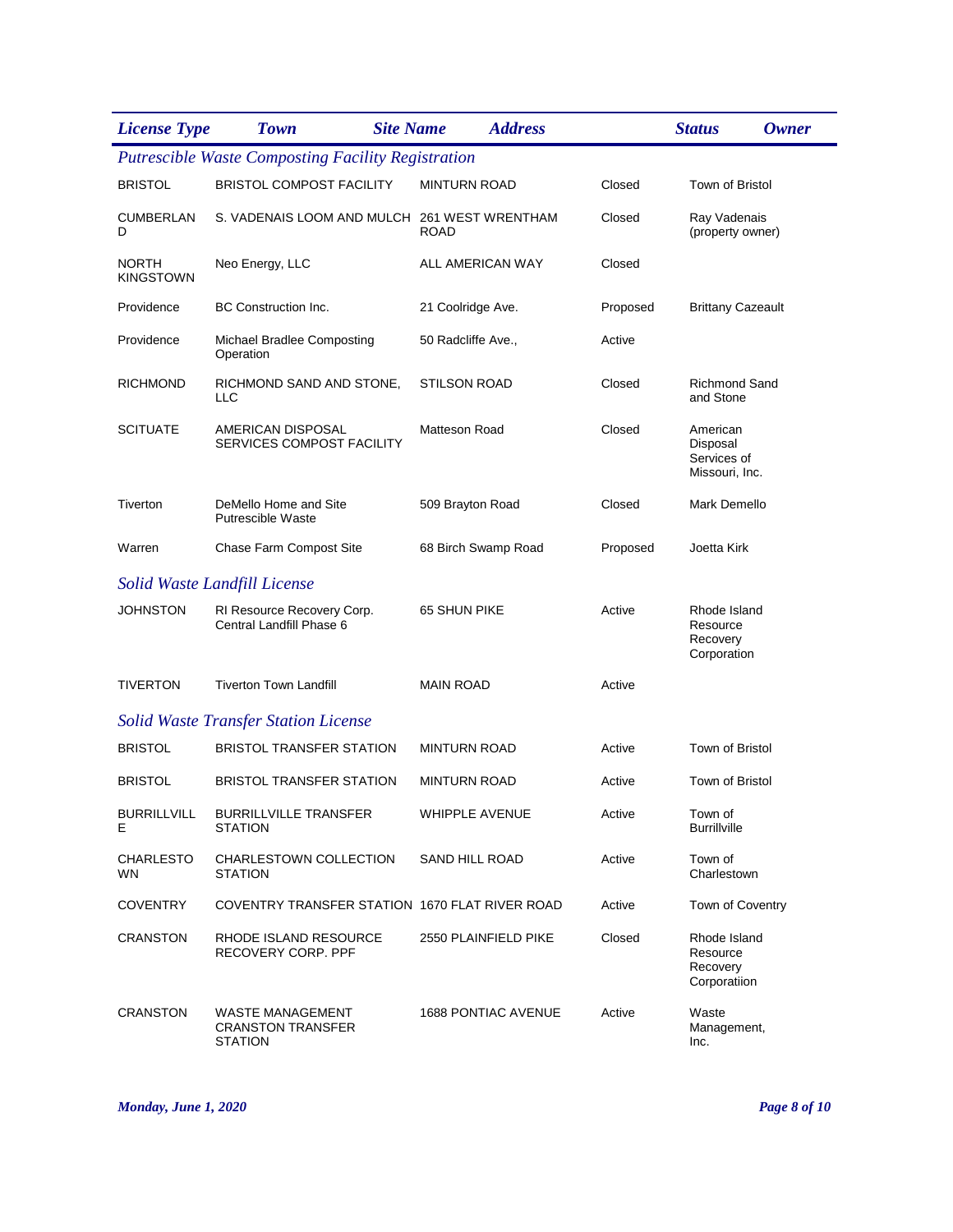| <b>License Type</b>               | <b>Site Name</b><br><b>Town</b>                                           | <b>Address</b>                            |          | <b>Status</b><br><b>Owner</b>                     |
|-----------------------------------|---------------------------------------------------------------------------|-------------------------------------------|----------|---------------------------------------------------|
| <b>EAST</b><br><b>GREENWICH</b>   | <b>EAST GREENWICH TRANSFER</b><br><b>STATION</b>                          | <b>CROMPTON AVENUE</b>                    | Active   | Town of East<br>Greenwich                         |
| <b>EXETER</b>                     | <b>Exeter Transfer Station</b>                                            | ROUTE 102                                 | Active   | Town of Exeter                                    |
| <b>GLOCESTER</b>                  | <b>GLOCESTER TRANSFER</b><br><b>STATION</b>                               | CHESTNUT HILL ROAD                        | Active   | Town of<br>Glocester                              |
| <b>JAMESTOWN</b>                  | JAMESTOWN TRANSFER<br><b>STATION</b>                                      | <b>NORTH ROAD</b>                         | Active   | Town of<br>Jamestown                              |
| <b>JOHNSTON</b>                   | <b>NEED TRANSFER STATION</b>                                              | <b>GREEN HILL AVENUE</b>                  | Closed   | New England<br>Ecological<br>Development,<br>Inc. |
| Johnston                          | Newton Washburn Transfer Station 145 Shun Pike                            |                                           | Active   | Newton<br>Washburn LLC                            |
| <b>JOHNSTON</b>                   | <b>Waste Connections Inc. Transfer</b><br>Station (formerly J.R. Vinagro) | 116 SHUN PIKE                             | Active   | J.R. Vinagro                                      |
| LITTLE<br><b>COMPTON</b>          | Little Compton Transfer Station                                           | 122 AMY HART PATH (off<br>Cold Brook Rd.) | Active   | Town of Little<br>Compton                         |
| <b>MIDDLETOWN</b>                 | <b>Middletown Collection Station</b>                                      | <b>BURMA ROAD</b>                         | Closed   | Town of<br>Middletown                             |
| <b>NEW</b><br><b>SHOREHAM</b>     | <b>NEW SHOREHAM TRANSFER</b><br><b>STATION</b>                            | WEST BEACH ROAD                           | Active   | Town of New<br>Shoreham                           |
| <b>NEWPORT</b>                    | NEWPORT TRANSFER STATION                                                  | 65 HALSEY ROAD                            | Active   | Waste<br>Management,<br>Inc.                      |
| <b>NORTH</b><br><b>KINGSTOWN</b>  | NORTH KINGSTOWN<br><b>TRANSFER STATION</b>                                | 345 DEVIL'S FOOT<br>ROAD/COMPASS CIRCLE   | Active   | Town of North<br>Kingstown                        |
| <b>NORTH</b><br><b>SMITHFIELD</b> | North Smithfield Transfer Station<br>(Waste Connections)                  | <b>14 CANAL STREET</b>                    | Active   | <b>Browning-Ferris</b><br>Industries Inc.<br>(Ma) |
| <b>PAWTUCKET</b>                  | Blackstone Valley Reg. Transfer<br>Station                                | 240 Grotto Avenue                         | Active   | City of Pawtucket                                 |
| Pawtucket                         | <b>Blackstone Valley Regional</b><br><b>Transfer Station</b>              | 101 Concord St.                           | Proposed | City of<br>Pawtucket/Link<br>Environmental        |
| Pawtucket                         | Pawtucket Leaf and Yard Compost 240 Grotto Avenue<br>Facility             |                                           | Active   |                                                   |
| <b>PORTSMOUT</b><br>Н.            | <b>Portsmouth Transfer Station</b>                                        | <b>HEDLEY STREET</b>                      | Active   | Town of<br>Portsmouth                             |
| <b>PORTSMOUT</b><br>H             | PRUDENCE ISLAND TRANSFER<br><b>STATION</b>                                | NARRAGANSETT AVENUE                       | Active   | Town of<br>Portsmouth                             |
| <b>PROVIDENCE</b>                 | <b>Providence Transfer Station</b>                                        | <b>140 TERMINAL ROAD</b>                  | Active   | City of<br>Providence                             |

*Monday, June 1, 2020 Page 9 of 10*